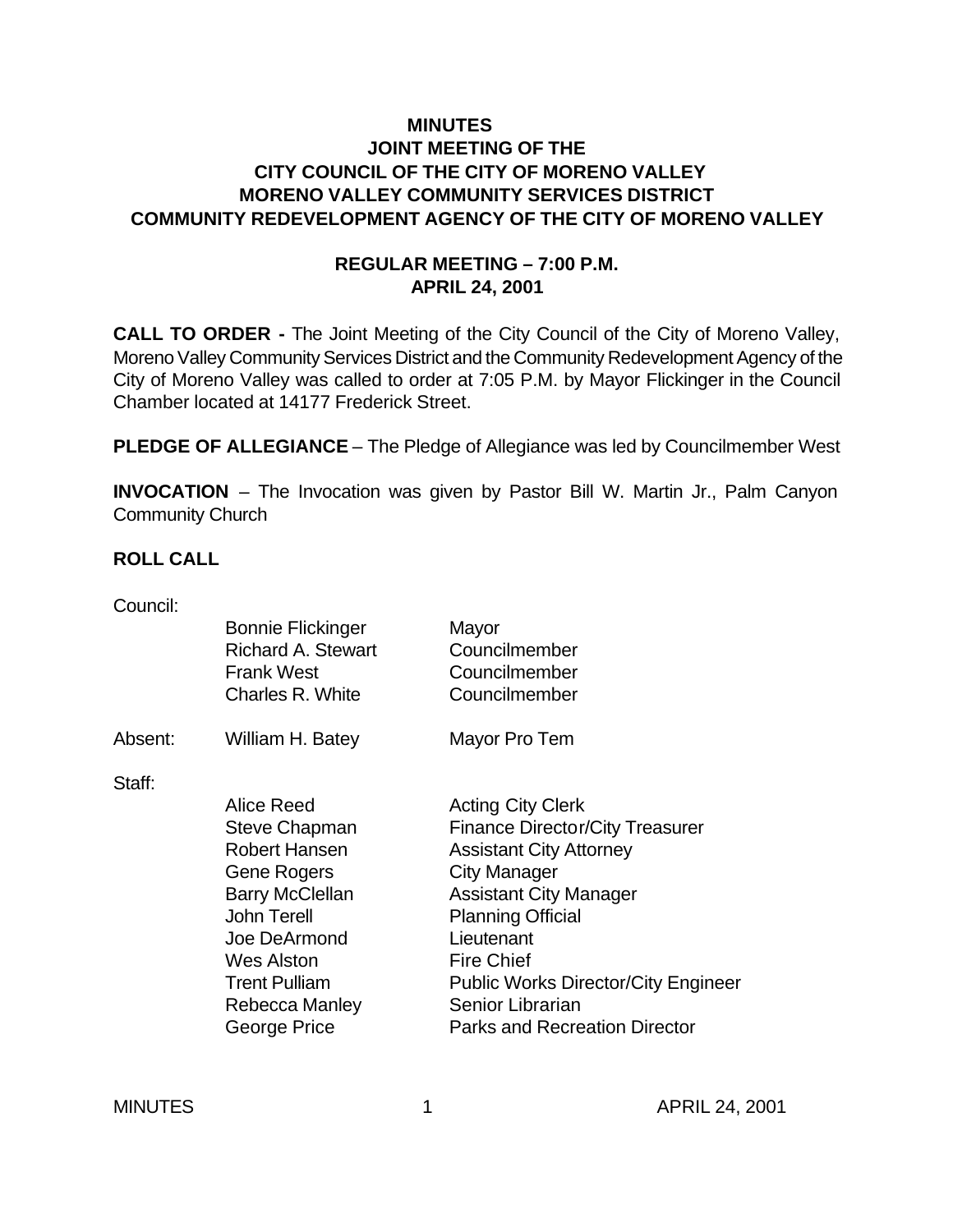### **INTRODUCTIONS**

The Finance Director introduced new staff to the Finance Department; Brooke McKinney, Revenue Officer/Assistant Treasurer and Patrick Beckner, Treasury Programs Supervisor.

Mayor Flickinger introduced Professor Mary Camine from the Political Science Department at Riverside Community College, Moreno Valley Campus - announced she is here tonight with her political science class

Councilmember Stewart made a motion to add Item F3, Cultural and Performing Arts Center Presentation to the agenda, seconded by Councilmember White. Motion carried 4-0-1, Mayor Pro Tem Batey absent. Roll call vote.

### **SPECIAL PRESENTATIONS**

Councilmember West and Linda Wieczorek, Animal Control Services Administrator presented Dorathy Haun, Kennel Technician, with a plaque and gift certificate honoring her as the Employee of the Quarter.

Wes Alston, Fire Chief, introduced new staff to the Fire Department, Andrew Bennett, Fire Marshal.

Councilmember Stewart and Fire Chief Wes Alston presented Jay Ayers, Fire Apparatus Engineer, with a plaque honoring him as Firefighter of the Quarter.

Mayor Flickinger and Lieutenant Joe DeArmond presented Officer Tony Hoxmeier with engraved handcuffs honoring him as Officer of the Quarter.

Councilmember White read and presented a Proclamation to Bob De Mars, Commander of the Moreno Valley Post of the Veterans of Foreign Wars, recognizing May 1, 2001 as " Loyalty Day".

Councilmember White read and presented a Proclamation to John Benningworth, President of the Moreno Valley Elks Lodge recognizing May 6 – 12, 2001 as "Youth Week".

PUBLIC COMMENTS **ON ANY SUBJECT NOT ON THE AGENDA** UNDER THE JURISDICTION OF THE CITY COUNCIL ARE AS FOLLOWS:

George Albanese – Address matter of record (Submitted discourse for public record)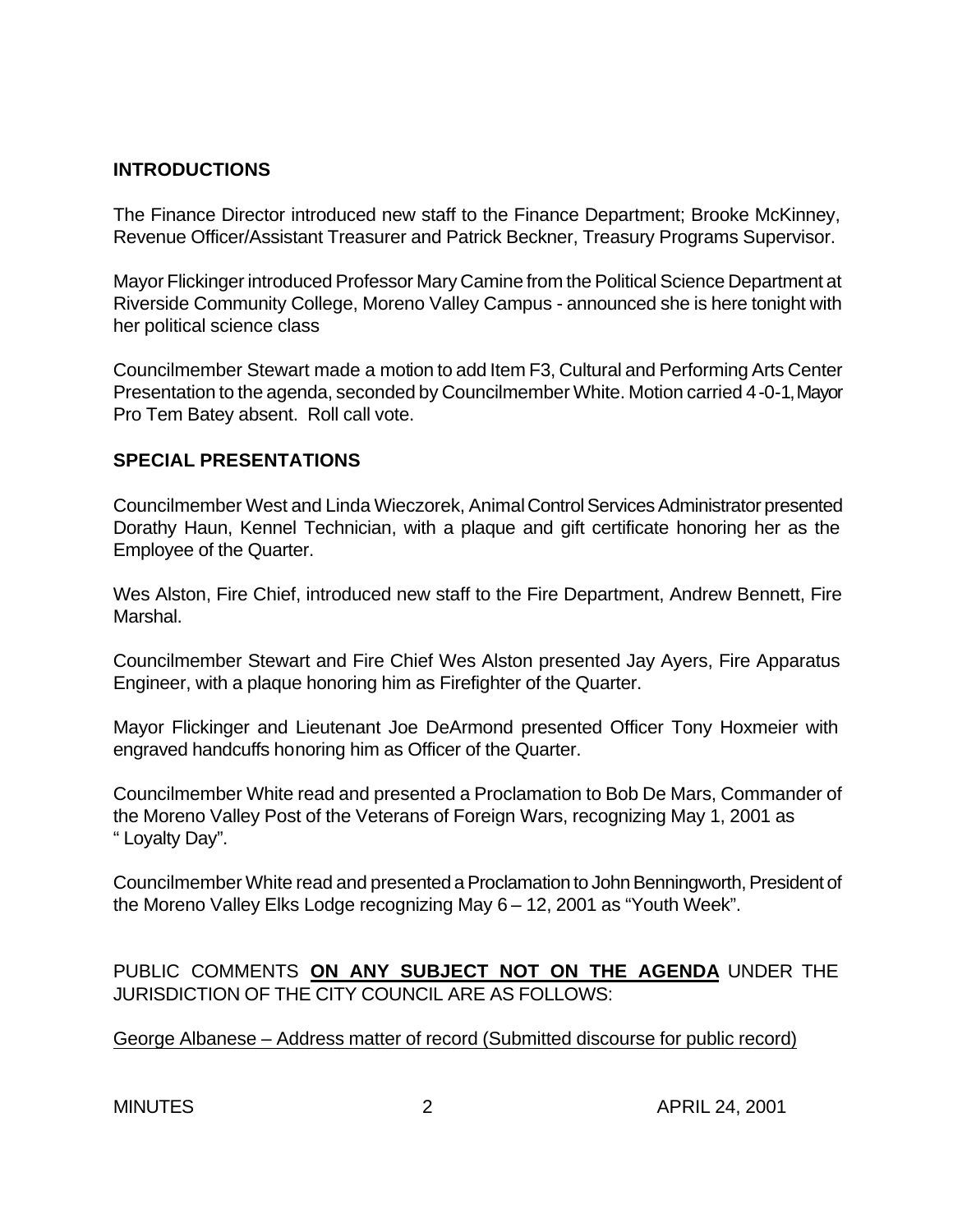- 1) Questioned who was responsible for the appointment of the Acting City Clerk if it was the City Council asked at which Council meeting the appointment was made; feels it was a violation of the Brown Act
- 2) Stated he feels that the issue of the utility user's tax was discussed illegally on April 10<sup>th</sup> as the item was not noticed on the agenda – the public should have had the opportunity to speak on this item

John Hayes – Address matter of record (Submitted discourse for public record)

1) Feels the Council should consider the following items prior to budget deliberations- 1) Elimination of the Gross Receipts Tax on all businesses in Moreno Valley; 2) Immediate reduction in the Utility User's Tax from 3% to 6%

Roosevelt Tate – 12080 Pigeon Pass Road

1) Commented on the event held in Edgemont to help heal the Community after the officer-involved shooting in the area – doesn't agree with the activity but does feel it was a very good honest attempt

Daryl C. Terrell – Address matter of record

1) Urged the residents for their support in placing the initiative for a directly-elected Mayor on the ballot for the November election

Marcia Rodolf-Amino – 10363 Crest Brook Drive

- 1) Referenced an article in the Press-Enterprise on April  $7<sup>th</sup>$  regarding Proposition 12– Zone A park funds - stated the City will be receiving \$1,282,000.00 –questioned how those funds will be used and will they be available for construction of the skate park
- 2) Feels the kids in the Community deserve a skate park

Ray Hosman – Address matter of record

- 1) Feels the City should not spend the money to hold a special election for the library parcel fee based on a survey of 500 voters in a city of 150,000
- 2) Asked the City to spend its funds on the youth in our town bike track, skate park, etc.

# Tom Jerele Sr. – 24895 Sunnymead Boulevard, #133

- 1) Wished Mayor Pro Tem Batey a complete and speedy recovery
- 2) Thanked Council for their ongoing acknowledgement of City staff, Public Safety personnel and citizens for their good work in our Community
- 3) Announced the American Junior Golf Association Tournament will be holding its first annual Quail Ranch Junior Classic May 29 - June 1, at Quail Valley Ranch Golf Club with the proceeds going to KidZone

# **JOINT CONSENT CALENDARS (SECTIONS A-C) OF THE CITY COUNCIL OF THE CITY OF MORENO VALLEY, MORENO VALLEY COMMUNITY SERVICES DISTRICT, AND COMMUNITY REDEVELOPMENT AGENCY OF THE CITY OF MORENO VALLEY**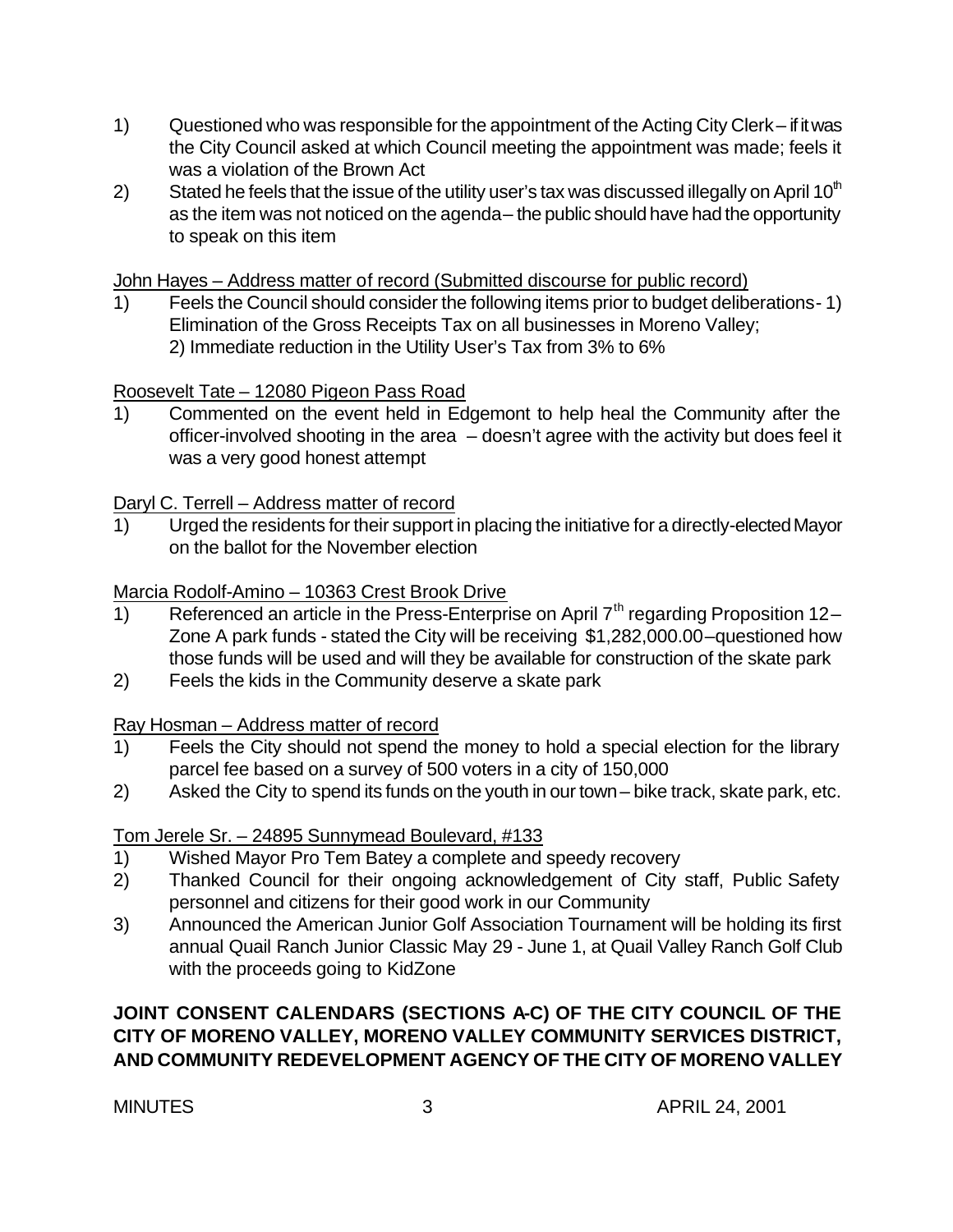Mayor Flickinger opened the agenda items for the Consent Calendars for public comments.

#### John Hayes – Address matter of record (Item A5)

1) Stated he feels that every expenditure listed on the warrant register should include a full explanation of the item - showing to whom paid, amount and explanation of expenditure

Councilmember White expressed that it is the desire of the Finance Subcommittee to have all of the above items reflected on the warrant registers. Mayor Flickinger and Councilmember Stewart were in agreement.

Finance Director Chapman stated he would look into this issue, as it will require reprogramming of the computer system.

Ray Hosman – Address matter of record (Item B3)

1) Questioned why the City is spending \$42,000 on a consultant for the sensitive species survey at Poorman's Reservoir

George Albanese – Address matter of record (Item C4)

- 1) Questioned what the taxpayer of Moreno Valley will receive for the largesse the City is heaping on the companies involved and how many Moreno Valley residents will this cover – feels it is another case of corporate welfare
- 2) Questioned if the City did not agree to this scheme would the company still expand its operation in Moreno Valley?

Councilmember White made a motion, seconded by Councilmember West to approve the Consent Calendars in their entireties. Motion carried 4-0-1, Mayor Pro Tem Batey absent. Roll call vote.

# **A. CONSENT CALENDAR** - **CITY COUNCIL OF THE CITY OF MORENO VALLEY**

- A1. ORDINANCES FIRST READING BY TITLE ONLY Waived reading of all Ordinance Introductions and read by title only.
- A2. NOTICE OF AWARD PROJECT NO. 99-25653- FISCAL YEAR 1999-2000, AB1020/AB2766 BIKEWAYS - VARIOUS LOCATIONS CITYWIDE (CLASS II/III BICYCLE ROUTES) Awarded the construction Contract for the subject project to DBX, Incorporated, Temecula, California, the lowest responsible bidder; authorized the Mayor to execute a Contract with DBX, Incorporated; and authorized the issuance of a Purchase Order to DBX, Incorporated, in the amount of \$160,359.10 (the amount of bid plus 10% contingency) when the Contract has been signed by all parties. (New Account No. 00125.65320.7200).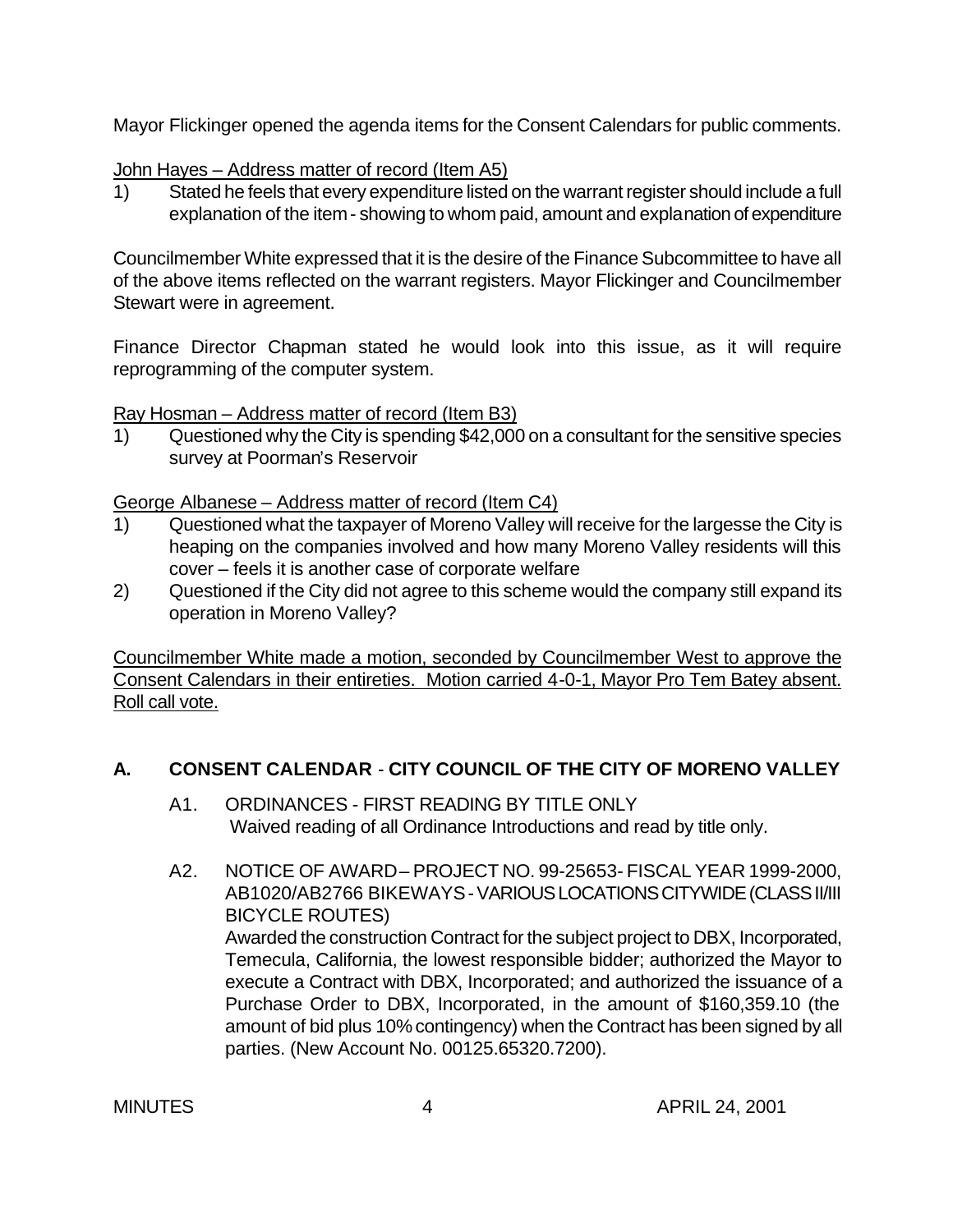- A3. PARCEL MAP 20995 AMENDMENT TO AGREEMENT FOR PUBLIC IMPROVEMENTS (TIME EXTENSION) – SOUTH SIDE OF ALESSANDRO BOULEVARD, EAST SIDE OF ELSWORTH STREET – SUBDIVIDER – NEWHOPE PROPERTIES III, CGP, 9751 TALBERT AVENUE, FOUNTAIN VALLEY, CA 92708 Authorized the Mayor to execute the Amendment to Agreement for Public Improvements.
- A4. FINAL MAP 23553-2, ACCEPT AGREEMENT & BONDS FOR LANDSCAPE & IRRIGATION IMPROVEMENTS – EAST SIDE OF PIGEON PASS ROAD, NORTH OF SUNNYMEAD RANCH PARKWAY (MV DEVELOPMENT, LLC, 20 CORPORATE PARK, SUITE 240, IRVINE, CA 92606) Accepted the bonds and authorized the Mayor to execute the Agreement for Landscape and Irrigation Improvements; and instructed the City Clerk to forward the completed Agreement for Landscape and Irrigation Improvements to the Riverside County Recorder's office for recordation.
- A5. WARRANT REGISTERS MARCH 31, 2001 Adopted Resolution No. 2001-15, approving the Warrant Registers, including wire transfers, dated March, 2001 in the total amount of \$10,028,541.81.

Resolution No. 2001-15

A Resolution of the City Council of the City of Moreno Valley, Approving the Warrant Registers, Dated March 31, 2001

- A6. MINUTES REGULAR MEETING OF APRIL 10, 2001 Approved as submitted.
- A7. PARCEL MAP 27732 APPROVAL FOR PHASING OF CERTAIN PUBLIC IMPROVEMENTS – SUBDIVIDER – MARCH COMMERCE CENTER LIMITED PARTNERSHIP, P.O. BOX 87, 1995 AGUA MANSA, RIVERSIDE, CA 92502 Approved construction of Cactus Avenue, Commerce Center Drive, and Goldencrest Drive as the first phase of public improvement construction; approved construction of the required traffic signals and the construction of Grant Street and Alessandro Boulevard as the second phase of public improvement construction; and approved deferral of construction of sidewalk for both phases to the future development of each individual parcel.

#### **B. CONSENT CALENDAR** – **MORENO VALLEY COMMUNITY SERVICES DISTRICT**

B1. ORDINANCES - FIRST READING BY TITLE ONLY Waived reading of all Ordinance Introductions and read by title only.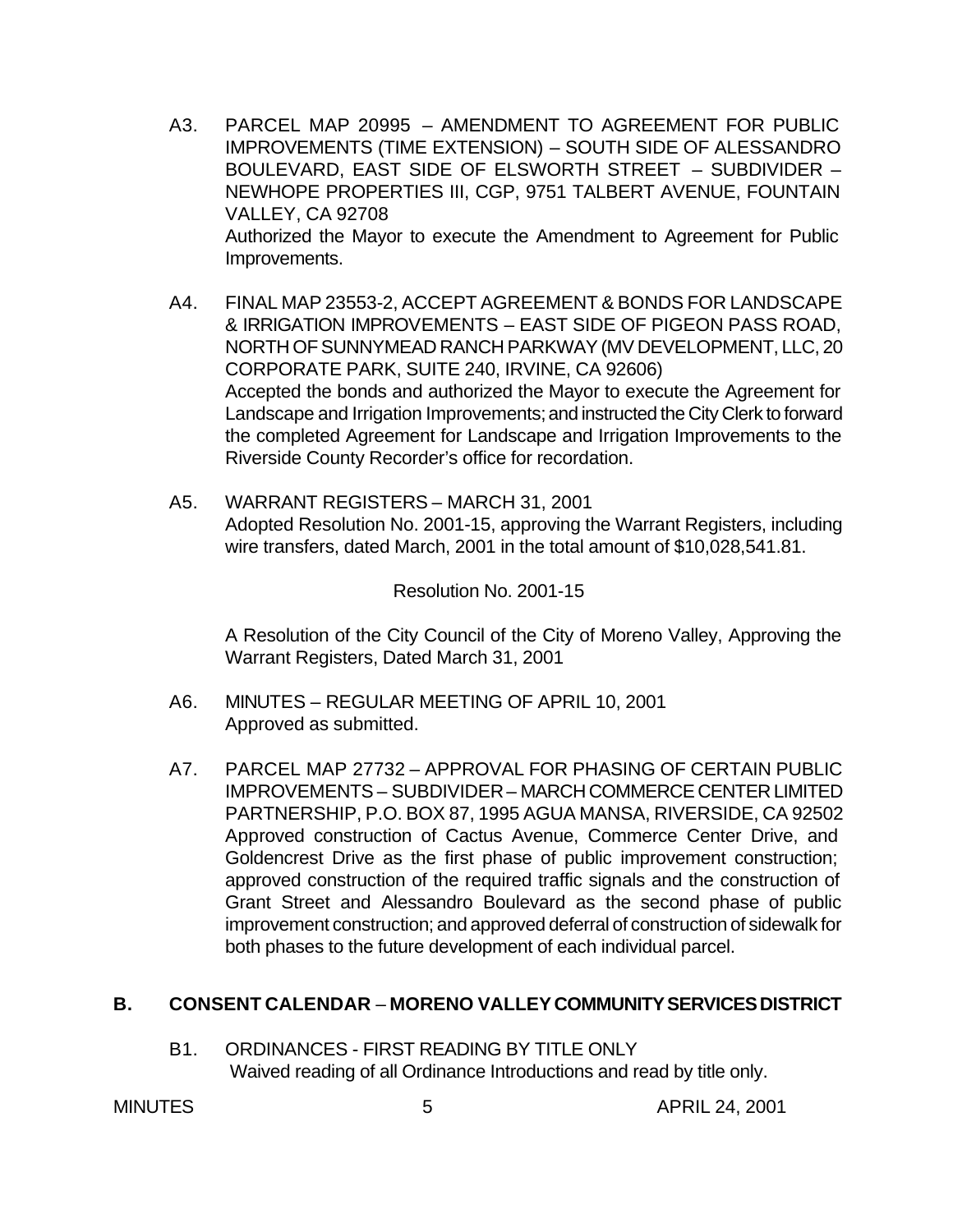- B2. MINUTES REGULAR MEETING OF APRIL 10, 2001 Approved as submitted.
- B3. RECOMMENDATION TO AWARD CONTRACT TO CONDUCT FOCUSED SURVEYS FOR SENSITIVE SPECIES LOCATED AT THE POORMAN'S RESERVOIR GOLF COURSE PROJECT Awarded the contract for the subject project to EIP Associates, 12301 Wilshire Boulevard, Suite 430, Los Angeles, CA 90025; and authorized the Finance Director to issue a purchase order upon execution of the contract to the abovementioned consultant not to exceed the amount of \$42,000.00. The cost will be appropriated from available fund balance.

# **C. CONSENT CALENDAR** - **COMMUNITY REDEVELOPMENT AGENCY OF THE CITY OF MORENO VALLEY**

- C1. ORDINANCES FIRST READING BY TITLE ONLY Waived reading of all Ordinance Introductions and read by title only.
- C2. COACHELLA VALLEY HOUSING COALITION Approved the site selected by Coachella Valley Housing Coalition (CVHC) located on Hemlock Avenue for the proposed 40 units approved by the prior Agreement.
- C3. MINUTES REGULAR MEETING OF APRIL 10, 2001 Approved as submitted.
- C4. IMPLEMENTATION AGREEMENT TO THE OWNER PARTICIPATION AGREEMENT BETWEEN THE REDEVELOPMENT AGENCY, MARCH COMMERCE CENTER AND GOLDENCREST Executed the Implementation Agreement to Owner Participation Agreement.

# **D. REPORT OF ACTION FROM CLOSED SESSION BY CITY ATTORNEY, IF ANY**

Continued to the end of the Agenda

### **E. PUBLIC HEARINGS**

E1. MORENO VALLEY COMMUNITY SERVICES DISTRICT PUBLIC HEARING TO CONDUCT MAIL BALLOT PROCEEDINGS OF CERTAIN TRACTS WITHIN ZONE D (PARKWAY LANDSCAPE MAINTENANCE)

Mayor Flickinger opened the public testimony portion of the public hearing at 8:20 p.m.; there being none, public testimony was closed.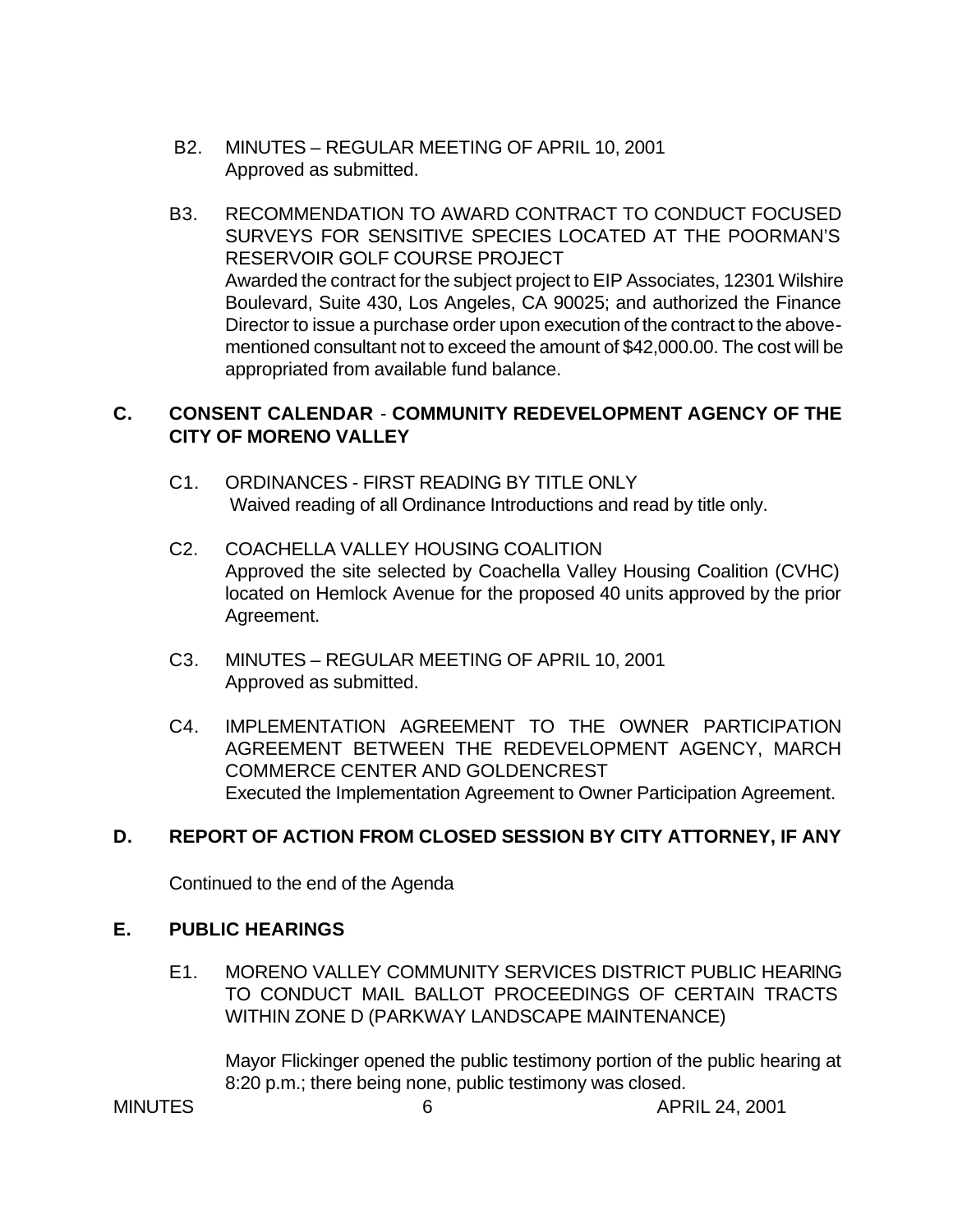Mayor Flickinger announced that the ballot tabulation will be held in the public lobby of the Council Chamber in the interest of open government.

#### **AGENDA ORDER – to allow for the tabulation of ballots.**

# **ITEMS REMOVED FROM CONSENT CALENDARS FOR DISCUSSION OR SEPARATE ACTION - NONE**

### **F. REPORTS**

### **AGENDA ORDER**

F3. CULTURAL AND PERFORMING ARTS CENTER PRESENTATION

Leonard Zerilli of Zerilli and Associates made a presentation to Council regarding the March Field Park Recreation Center - Performing Arts Facility Renovation.

Mayor Flickinger opened the agenda item for public comments

Mark Vargas – 11634 Black Hawk Lane

1) Representing the Moreno Valley Community Band spoke in support of the Performing Arts Center

Cathlene Fishman – 13560 Collie Court

1) Encouraged all to uncover the true artistic and cultural resources found in our Community – as the arts bring us all together and give the Community a soul

Councilmember Stewart made a motion, seconded by Councilmember White to receive and file the report. Motion carried 4-0-1, Mayor Pro Tem Batey absent.

F1. APPROVAL OF THE MORENO VALLEY EQUESTRIAN PARK AND NATURE CENTER GUIDELINES, AND AMENDMENT TO ORDINANCE NO. CSD-29 REGARDING THE MORENO VALLEY EQUESTRIAN PARK AND NATURE CENTER (CONTINUED FROM APRIL 10, 2001)

President Flickinger opened the agenda item for public comments; there being none, public comments were closed.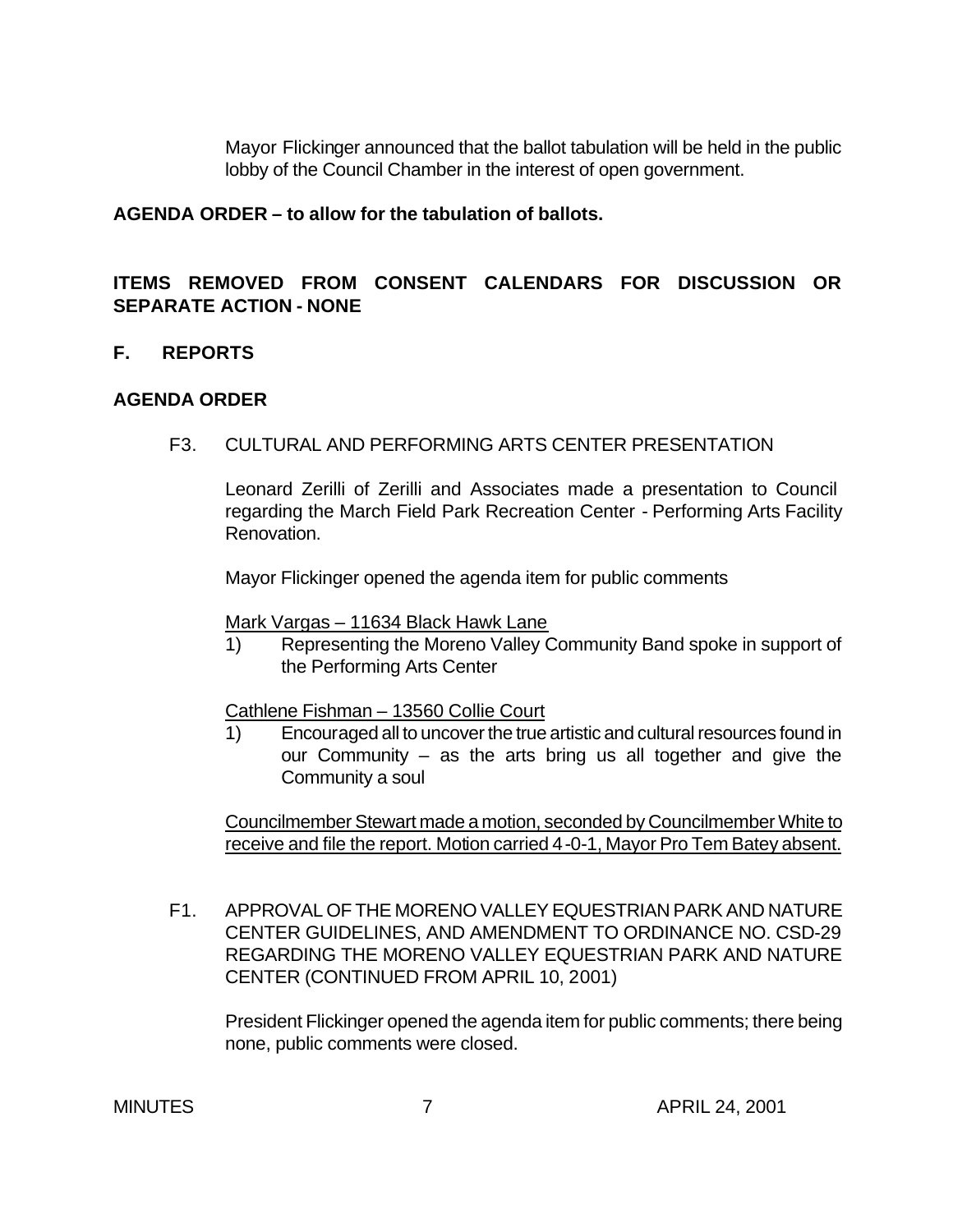Boardmember West made a motion, seconded by Boardmember Stewart to approve the Moreno Valley Equestrian Park and Nature Center Guidelines. Motion carried 4-0-1, Vice-President Batey absent. Roll call vote.

Boardmember West made a motion, seconded by Boardmember Stewart to introduce Ordinance No. CSD 30, amending Ordinance No. 29, regarding the Moreno Valley Equestrian Park and Nature Center. Motion carried 4-0-1, Vice-President Batey absent. Roll call vote.

#### Ordinance No. CSD 30

An Ordinance of the Moreno Valley Community Services District of the City of Moreno Valley, California, Amending Ordinance No. CSD-29, regarding the Moreno Valley Equestrian Park and Nature Center

### F2. LEGISLATIVE UPDATE

Mayor Flickinger opened the agenda item for public comments; there being none, public comments were closed.

Councilmember Stewart made a motion, seconded by Councilmember White to receive and file the Legislative Status Report. Motion carried 4-0-1, Mayor Pro Tem Batey absent.

#### **G. LEGISLATIVE ACTIONS**

ORDINANCES - 1ST READING & INTRODUCTION - NONE

ORDINANCES - 2ND READING & ADOPTION - NONE

ORDINANCES - URGENCY ORDINANCES - NONE

RESOLUTIONS - NONE

# **CONTINUATION OF PUBLIC COMMENTS ON MATTERS NOT ON THE AGENDA**, **IF NEEDED - NONE**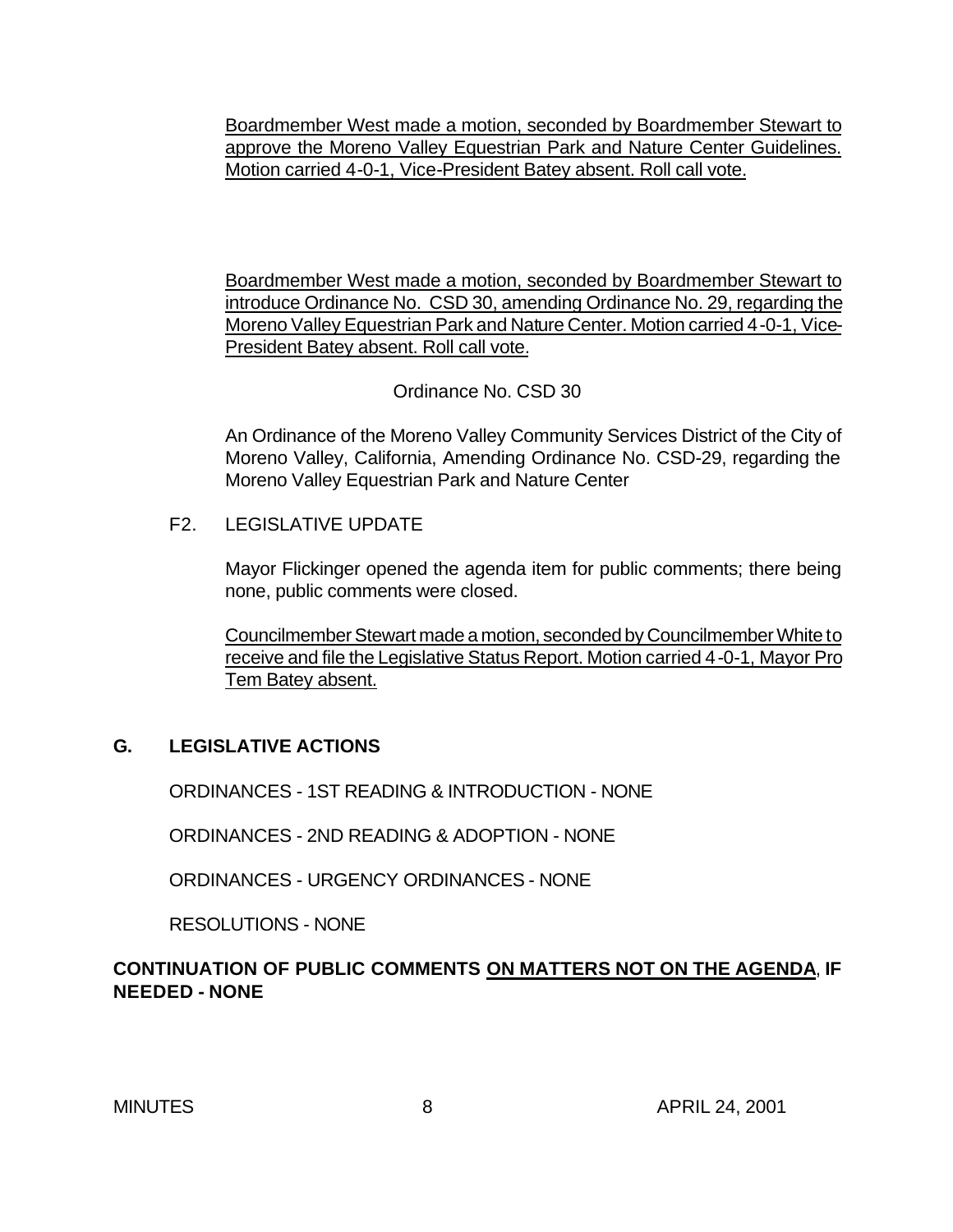# **CLOSING COMMENTS AND/OR REPORTS OF THE CITY COUNCIL, COMMUNITY SERVICES DISTRICT, OR COMMUNITY REDEVELOPMENT AGENCY**

# Councilmember West

- 1) Announced that the Parks and Recreation Advisory Committee had met to discuss the Civic Center project with valuable input from the public who came to the meeting to express their views – commended Parks and Recreation Director Price and his staff for a great presentation
- 2) Attended the joint task force meeting of cities and schools where they discussed the middle school sports program – the program has become very successful
- 3) Announced the Finance Subcommittee is currently in the process of hiring a firm to audit the City's finances for the next five years

# Councilmember White

- 1) Thanked Roosevelt Tate for his comments this evening in regards to healing the community
- 2) Feels we need to lend our assistance to the Cultural and Performing Arts Center because when it is completed it will be a very nice asset to the community
- 3) Suggested the citizens look into the costs involved and closely examine the issue when they are asked to vote for a directly elected Mayor - feels we already have something that is working very well

# Councilmember Stewart

- 1) Expressed his thanks to a gentleman by the name of Alberto who found his cellular phone in the Sears parking lot and returned it to him – he wouldn't accept the reward he was offered – nice to know there are still honest people out there
- 2) Stated the utility user's tax will be coming to Council on the May  $8<sup>th</sup>$  agenda
- 3) In response to comments made regarding the police facility we were formerly renting a building without any parking and now we own one – still have the need for more police officers
- 4) Stated the need for a new fire station in the College area as well as a new fire ladder truck and the personnel needed to staff the station
- 5) Advised there are many issues to be considered in having a directly-elected Mayor
- 6) Feels the Council is very youth-oriented
- 7) Requested Council agendize a short presentation on the Veteran's proposed project at March ARB to be on a televised Council meeting (seconded by Councilmember White) – has serious concerns with changes made to the proposed project

# Mayor Flickinger

- 1) Announced "Artistic Discovery" the Congressional art's competition for high school students sponsored by Congresswoman Mary Bono, Chamber of Commerce and the City will be held in the Council Chamber on April 28<sup>th</sup> at 1:30 p.m.
- 2) Expressed thanks to Roosevelt Tate for his gracious comments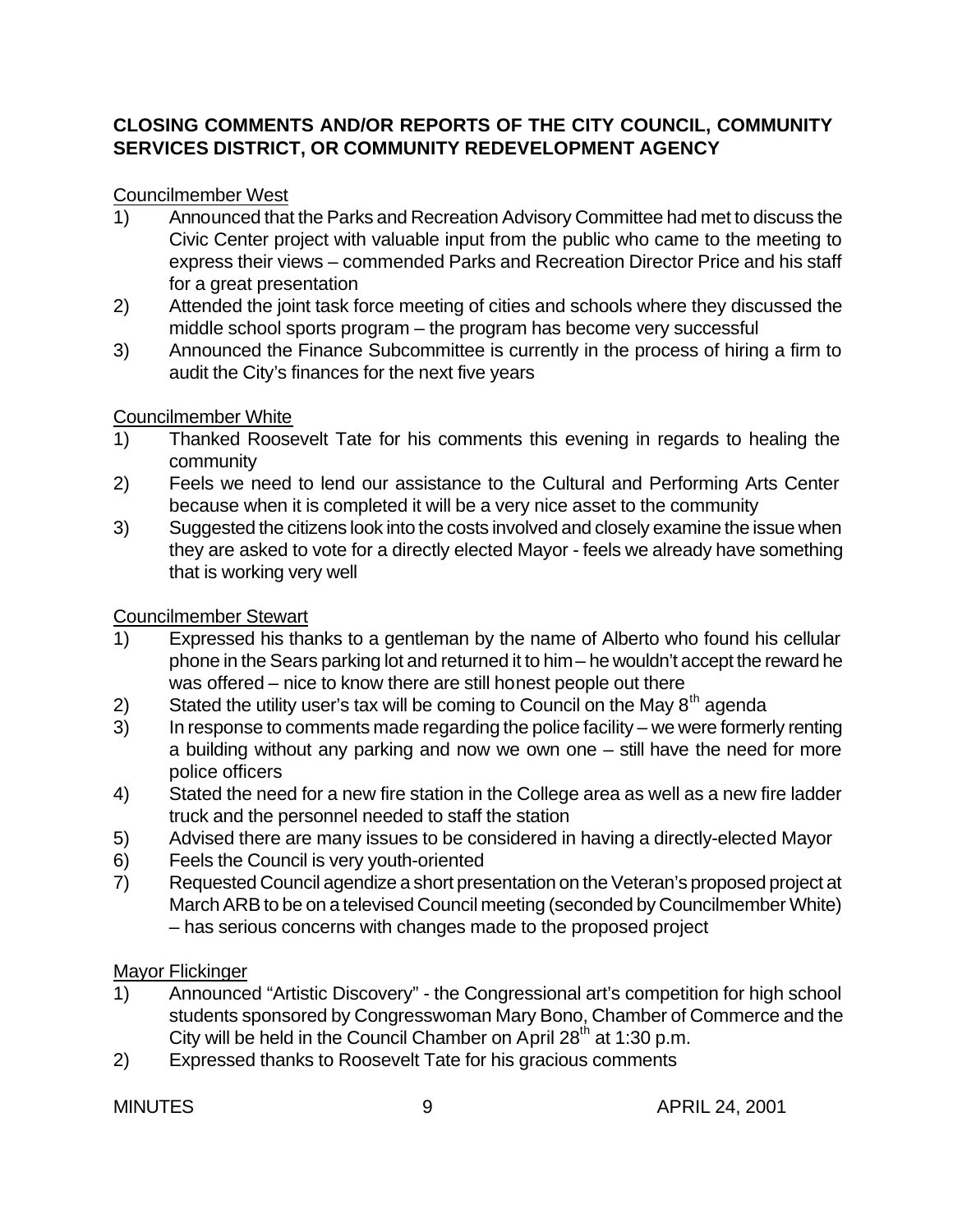- 3) Feels Mr. Terrell will have a lot of support going door to door to obtain signatures to put the directly elected Mayor issue on the ballot
- 4) Wished Mayor Pro Tem Batey well in his recovery

# **RECESS TO CLOSED SESSION; RECONVENE**

# **AGENDA ORDER**

E1. MORENO VALLEY COMMUNITY SERVICES DISTRICT PUBLIC HEARING TO CONDUCT MAIL BALLOT PROCEEDINGS OF CERTAIN TRACTS WITHIN ZONE D (PARKWAY LANDSCAPE MAINTENANCE)

Mayor Flickinger announced that the Council is returning to Agenda Item E1, the public hearing to consider Community Services District Zone D (Parkway Landscape Maintenance) Mail Ballot Proceedings.

The Acting Secretary announced the results as follows:

| Tract No.   | <b>Yes</b> | <b>No</b> |
|-------------|------------|-----------|
| 21737       | 7          | 3         |
| 18512/21322 | 113        | 40        |
| 19032       | 31         | 16        |
| 20272       | 79         | 27        |
| 21332       | 23         | 12        |
| 17334-1     | 17         | 6         |
| 17457       | 11         | 8         |
| 18784/20906 | 39         | 17        |
| 20941       | 30         | 6         |
| 21345       | 13         | 5         |
| 21597       | 20         | 10        |
| 21616       | 16         | 5         |
| 22276       | 16         | 3         |
| 22277       | 16         | 3         |
| 15433       | 27         | 6         |
| 19937       | 41         | 12        |

Boardmember White made a motion, seconded by Boardmember Stewart to receive and file the ballot results as provided by the Acting Secretary, authorize and impose the CSD Zone D charges for each affected Tract, subject to final verification of the results of the election. Motion carried 4-0-1, Vice-President Batey absent. Roll call vote.